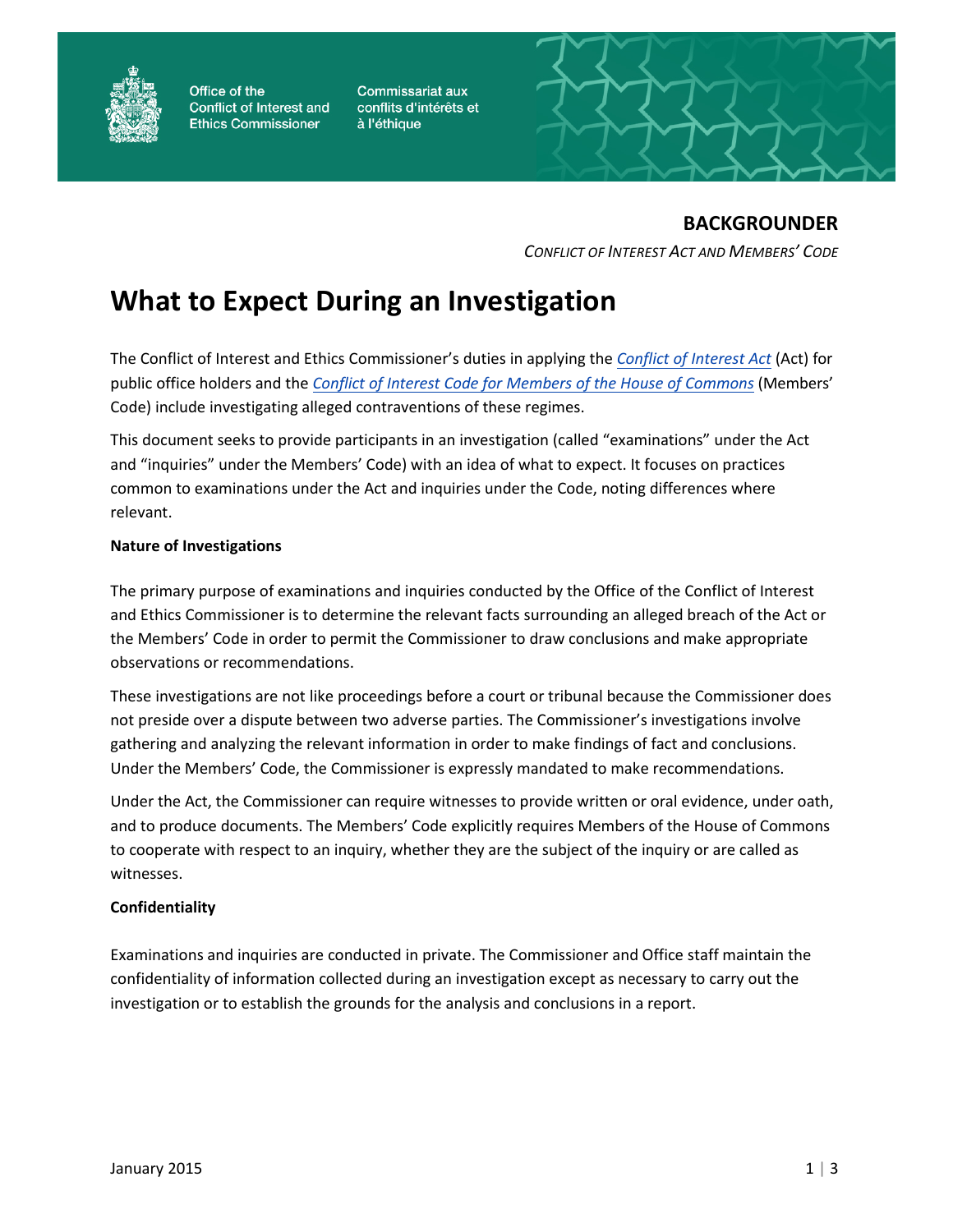Subjects and witnesses are asked to keep information confidential. They have a responsibility to help maintain the confidentiality of investigations by not discussing the content of any interviews or written correspondence with anyone other than their counsel, if applicable.

The Commissioner will not normally comment on an investigation other than to confirm that a request to investigate has been received, or that an examination under the Act or a preliminary review or inquiry under the Code has commenced or been completed.

## **Information for Subjects**

The subjects of investigations under the Act or the Members' Code are assured of certain rights.

As neither the Act nor the Members' Code sets out the procedure for conducting investigations, the Commissioner has adopted a process that balances confidentiality obligations, the integrity of the investigation process and procedural fairness. Both the Act and the Code contain provisions that require the Commissioner to provide the subject with a reasonable opportunity to make representations during the investigation.

The subjects of investigations are permitted to have a lawyer or may choose to be assisted or represented by a person of their choice.

### **Process**

When an investigation is initiated, the Commissioner writes to the subject to explain the examination process and sets out the details of the alleged contraventions, providing a copy of the written request for an investigation, if applicable. Under the Members' Code, a preliminary review is required as a first step to determine whether an inquiry is warranted.

Subjects and witnesses may be asked to provide documentary evidence, to present themselves at an interview or to respond to questions by telephone or in writing.

Those being interviewed will be asked to swear an oath. Interviews are recorded and transcripts are made of the proceedings.

The Commissioner generally has two interviews with the subject: one at the outset of the investigation and the second at the end of the fact-finding process. The subject has the right to make representations to the Commissioner, personally or through counsel, at any time during the investigation process.

Finally, the portions of the report that set out the facts determined by the Commissioner are provided to the subject and his or her counsel, if applicable, for review before the report is finalized. They may make representations to the Commissioner, and those recommendations are taken into consideration before the report is finalized.

# **Information for Counsel**

Investigations under the Act and the Members' Code are substantially different from the adversarial processes associated with conventional civil or criminal litigation.